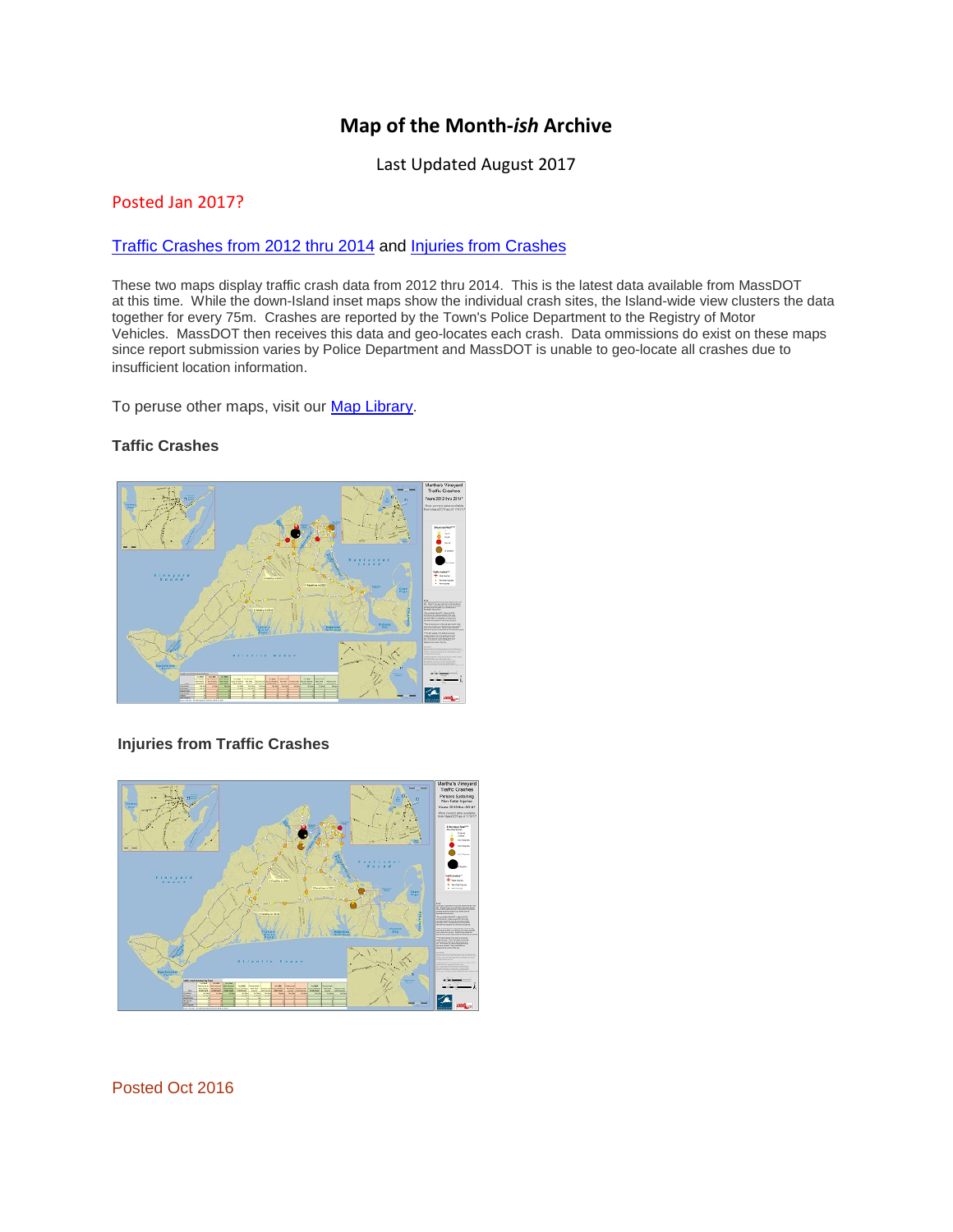# In-Season [Population Density with Year-round & Seasonal Population Breakdown](http://www.mvcommission.org/node/52449/attachment/newest)

This map displays the population density on Martha's Vineyard within each TAZ (Transportation Analysis Zone). In general, a TAZ is similar to a neighborhood. In addition, for each TAZ, the map shows the breakdown of the population count in terms of total 'Year-Round Population', 'Guests of Year-rounders', and 'Seasonal Population'. The data are based on the US Census of 2010. The guests and seasonal population are estimates generated by the MVC based on Census Block population count and Housing Units occupied vs vacant. See the map notes for more details. Map created by the MVC - Oct. 2016.



## Posted May 2017

[West Tisbury Overlay Zoning Map](http://dukescountygis.maps.arcgis.com/apps/webappviewer/index.html?id=38c0378077284fef9c3dd99194bc9467) -- Goin' *INTERACTIVE*

This interactive map allows you to search for a parcel by physical street address and then turn on/off each of the Overlay Zoning Districts. Many of the overlay zones overlap each other. So to aid in clearly identifying which zone(s) are present in an area, the MVC created this interactive map.

You are strongly encouraged to have fun and explore. Don't be afraid to click on those funny looking icons. I promise you, you won't break it. This app does not require downloading any software. It should work on your iOS or Android SmartPhone as well as your desktop internet browser.

Please contact Chris Seidel (MVC's Cartographer) if you have questions or comments. seidel[at]mvcommission.org

To peruse other maps, visit our [Map Library.](http://www.mvcommission.org/map-library)